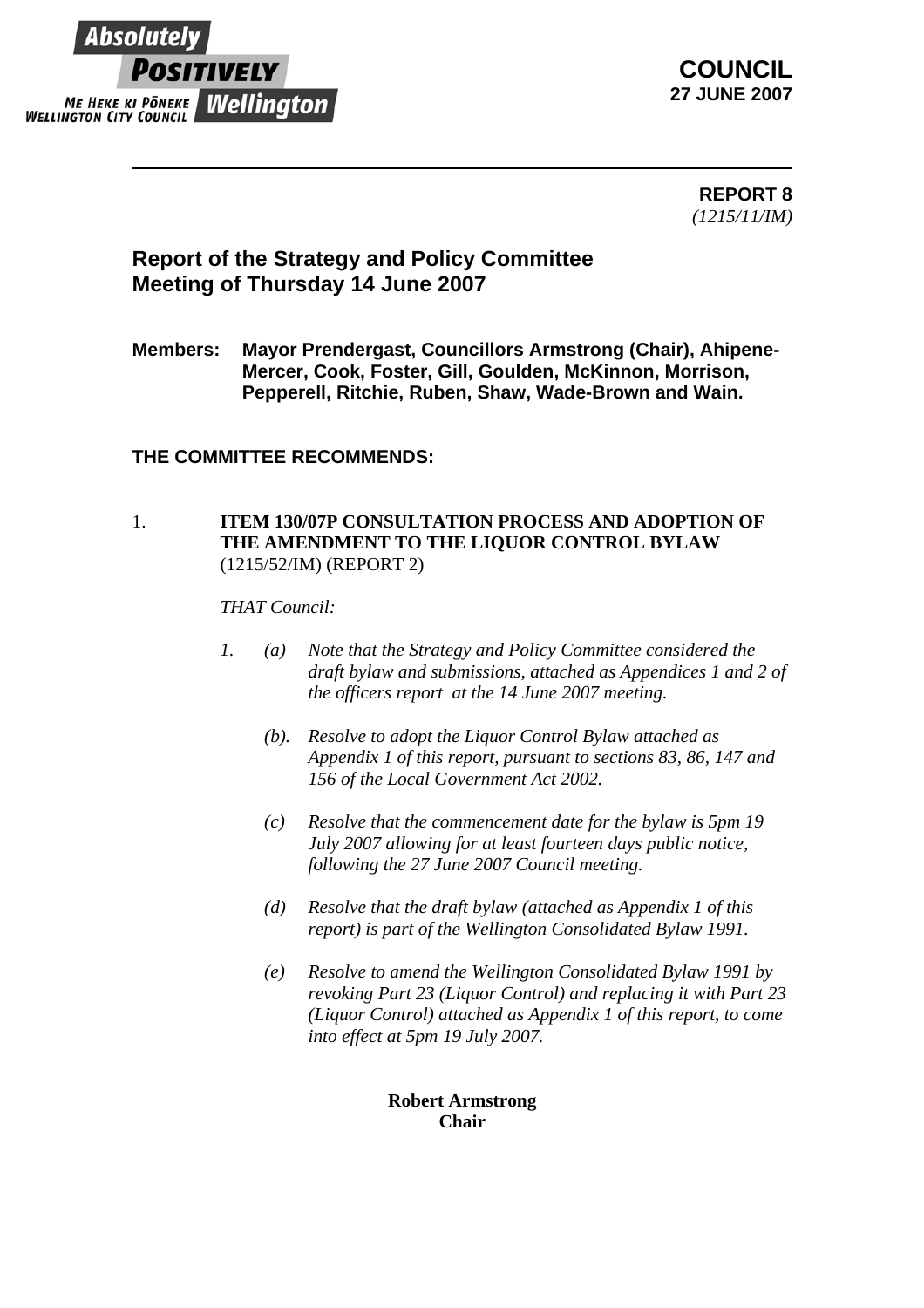### **Wellington consolidated bylaw 1991**

## **Part 23 – Liquor Control**

This part of the bylaw prohibits the consumption and possession of liquor in public places from 5pm each Thursday, Friday and Saturday until 8am the following day. In addition, the prohibition applies every year on Christmas Eve, the  $24<sup>th</sup>$  of December and New Years Eve, the  $31<sup>st</sup>$  of December from 5pm to 8am the following day and occasionally during special events. It applies to the Wellington Central Area, Oriental Bay and Mt Victoria as shown on the attached map. The bylaw includes a process to obtain prior written permission from the Council to authorise events that would otherwise breach the bylaw. The Council will erect signage to communicate the terms of the bylaw to the public.

The purpose of this bylaw is to address concerns relating to potential criminal offending and safety concerns that are linked to the possession or consumption of liquor in public places. By imposing this ban, the consumption of liquor within the central area and Oriental Bay should primarily be restricted to private residences or licensed premises on Thursday, Friday and Saturday nights.

The bylaw is introduced pursuant to  $s147$  of the Local Government Act  $2002 - this$ section should be read together with this part of the bylaw as it contains relevant definitions and the situations when this bylaw control will not apply (particularly relating to the transportation of unopened liquor). Pursuant to s169 and s170 of the Local Government Act 2002, the Police can enforce this part of the bylaw. Further details on the statutory provisions are provided as a note at the end of this part of the bylaw.

### **Definitions**

Wellington Central Area means the area inside the boundaries depicted in the attached map but excluding:

- a) Any area that is subject to a road encroachment issued by the Council;
- b) Any licensed premises that occupies a paved area on legal road or Council land where permission to occupy has been granted by the Council.

### **23.2 Liquor prohibition**

23.2.1 The consumption or possession of liquor in a public place (including while in a vehicle), is prohibited within the Wellington Central Area, Oriental Parade and Mt Victoria as shown on the attached map. This prohibition is effective from 5pm Thursday to 8am Friday, 5pm Friday to 8am Saturday, 5pm Saturday to 8am Sunday. The prohibition also applies every year on Christmas Eve, the  $24<sup>th</sup>$ of December and New Years Eve, the 31<sup>st</sup> of December from 5pm to 8am the following day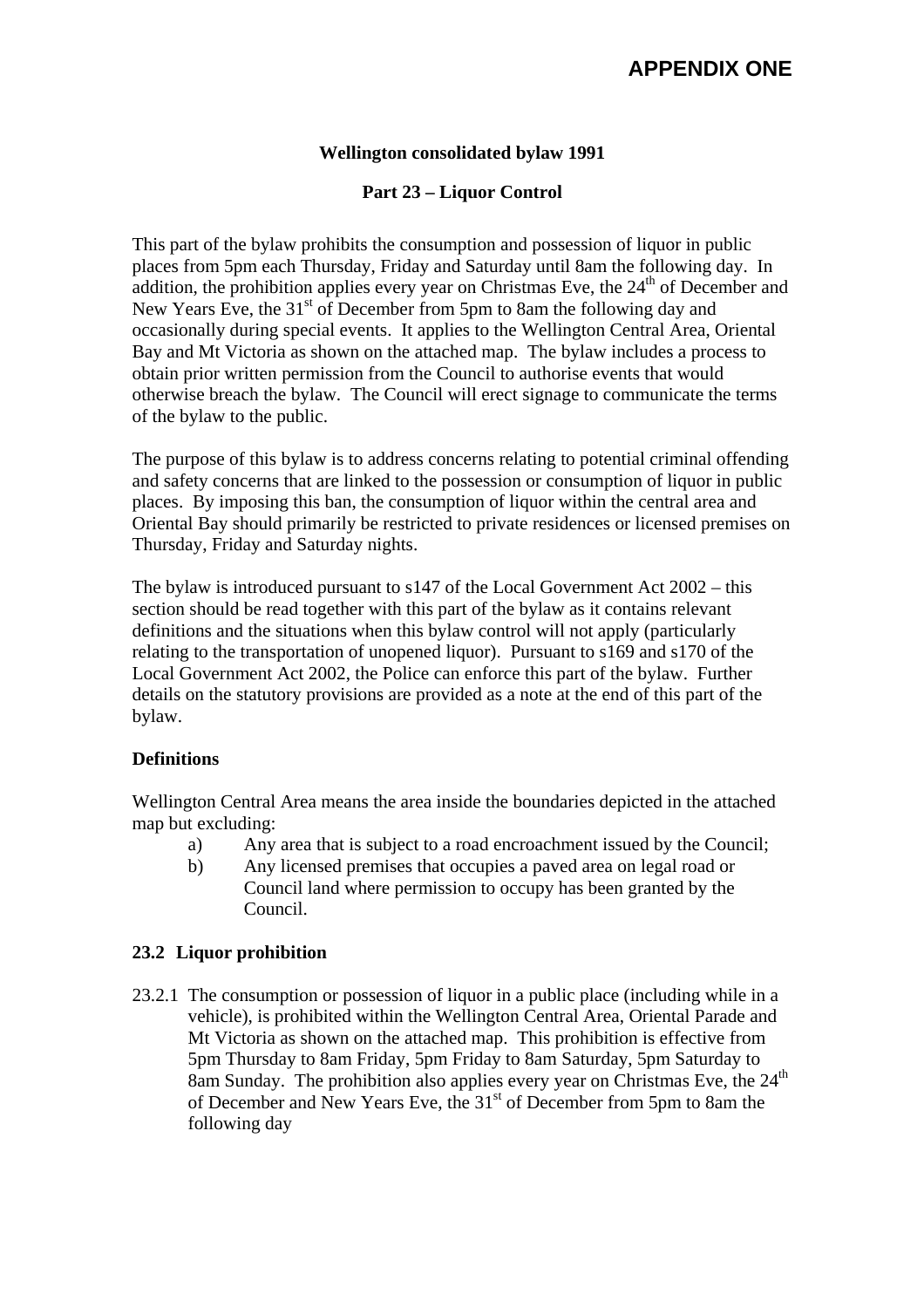23.2.2 In addition to the prohibition in Clause 23.2.1 above, the Council by resolution may order a prohibition on the consumption or possession of liquor (including while in a vehicle) in a public place for certain specified times and/or within certain specified public places for specified special events. The prohibition must be notified in the appropriate Wellington metropolitan newspaper at least 14 days in advance of the special event.

### **23.3 Council permission**

- 23.3.1 Any person may apply to the Council for prior written permission for any activity that would be in breach of any prohibition under this part of the bylaw.
- 23.3.2 The process for obtaining the Council's permission is outlined in Part 1 (Introduction) of this bylaw.

### **23.4 Signage**

23.4.1 The Council will erect signage within public places covered by this bylaw to provide information to the public on the terms of the bylaw. The size, location and terms of this signage shall be at Council's discretion. To avoid any doubt, the absence of signage in any public place does not authorise breach of this part of the bylaw.

## **23.5 Offences**

- 23.5.1 Everyone commits an offence who:
	- a) Consumes or possesses any liquor in a public place in breach of a prohibition under this part of the bylaw; and
	- b) Breaches, or permits a breach of, the terms of any Council permission granted pursuant to clause 23.3 of this bylaw.
- *Note: This bylaw is introduced pursuant to the specific empowering provisions of the Local Government Act 2002 that provide for bylaws for liquor control purposes. This bylaw does not repeat or paraphrase those statutory provisions, and accordingly those provisions should be read in conjunction with this bylaw. In particular, the following provisions are noted:*

 *Section 147 empowers the Council to make this bylaw. It also defines 'liquor' and 'public place'. In addition, s147(3) sets out a number of specific exemptions when the bylaw will not apply with respect to the transportation of unopened bottles or containers.* 

 *Section 169 provides the Police with powers of search and seizure, without warrant, to enforce the bylaw. The Police are responsible for enforcing the bylaw.*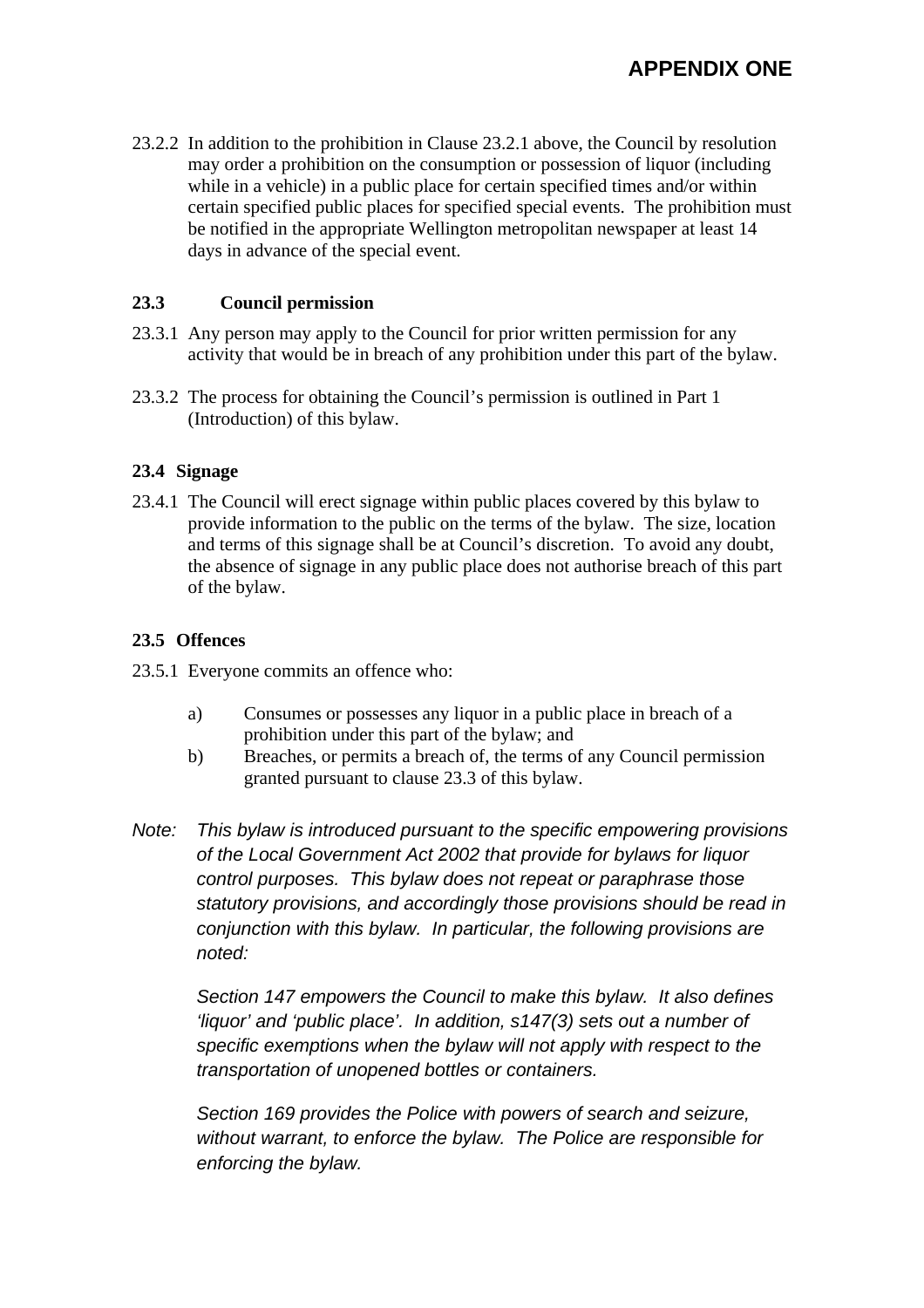*Section 170 sets out certain conditions imposed on the Police powers of search under s169.* 

 *This bylaw has no effect on any other Police powers of search, seizure and arrest or any other statutory offences.*